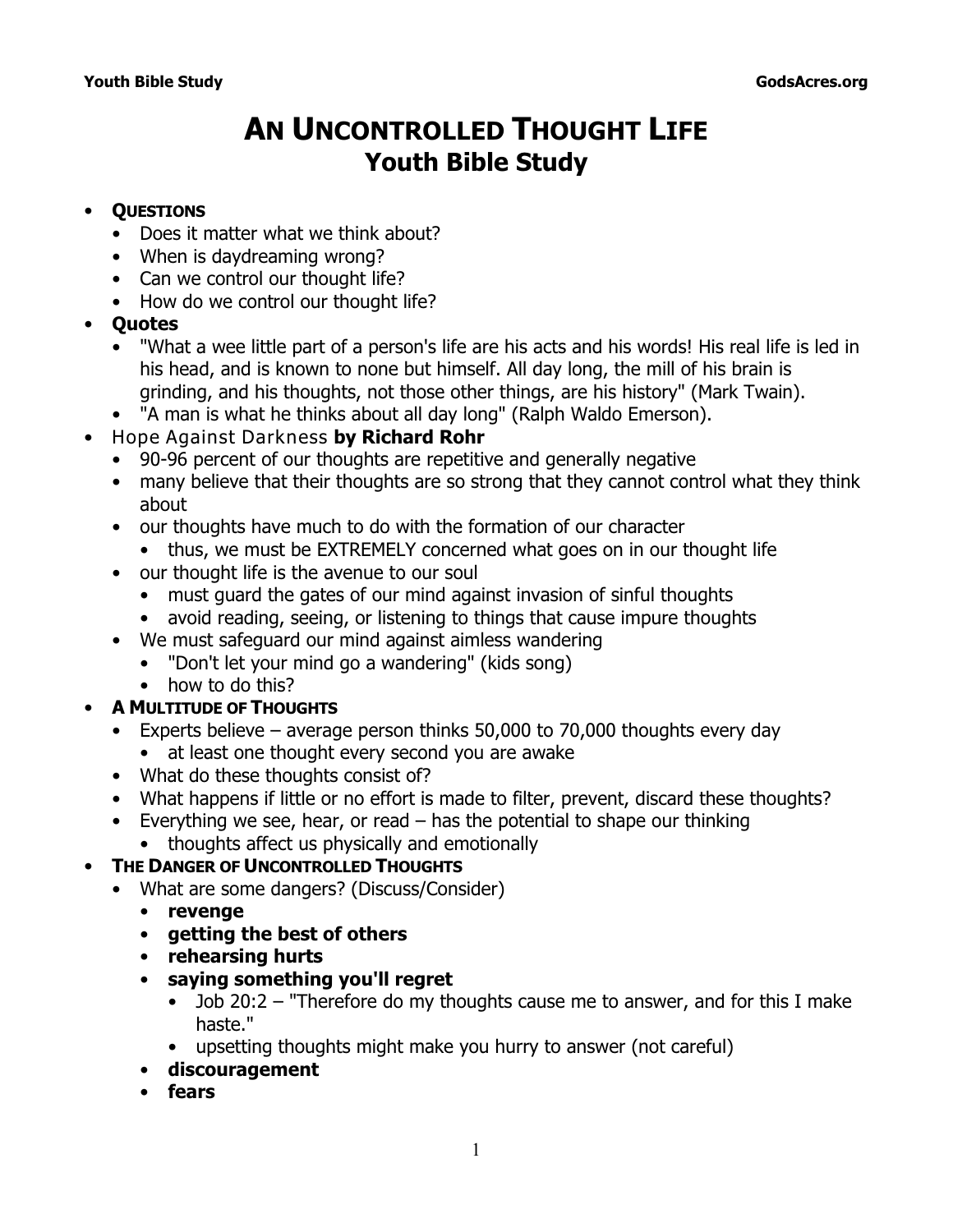- **pride**
	- 1 Corinthians 3:20 "The Lord knoweth the thoughts of the wise [educated, skilled, learned], *that they are vain* [worthless, pointless]."
	- Esther 6:6  *"Now Haman thought in his heart, To whom would the king delight to do honour more than to myself?"* 
		- look at Haman's actions result of proud thoughts
- **fantasizing** (about something you can't or shouldn't have or do)
- **thinking back to the old life** (looks attractive, missing it)
	- Israelites thinking about Egypt
		- *"We remember ..."* (Numbers 11:5-6)
			- what did they remember? (fish, cucumbers, melons, leeks, onions, garlic)
	- Lot's wife
		- *"But his wife looked back from behind him, and she became a pillar of salt"* (Genesis 19:26).
- temptation begins with the thought life
	- No one commits outward sins without having *first* committed them in his mind.
	- Acts 26:9-10  *"I verily thought with myself, that I ought to do many things contrary to the name of Jesus of Nazareth. Which thing I also did ..."*
	- Joshua 7:21 Achan said, *"I saw ... I coveted ... and took"* 
		- $\bullet$  look at the process thought, desire, action (sin)
- thought life determines who you are and who you will be
	- Proverbs 4:23  *"Keep thy heart* [thoughts] *with all diligence; for out of it are the issues of life* [your life is shaped by your thoughts]*."*
	- "The ideas and images in men's minds are the invisible powers that constantly govern them" (Jonathan Edwards).

# • **TOXIC THOUGHTS**

- as high as 95 percent of all illnesses are attributed to be a direct result of toxic thoughts
	- thoughts influence emotions, which often cause a physical reaction
- "Nearly every mental illness and psychological disorder is the result of a toxic thought life" (Professor Donald Ekstrand, *The Transformed Soul*).
- Study after study show that clinical depression and anxiety disorders ... cause measurable changes in key areas of the brain" (*Psychology Today*).
	- Note: there are predispositions for mental illness or depression
- Question to consider: what promotes or enhances depression and anxiety?
	- a toxic thought life
- "Toxic thinking literally wears down the brain and the rest of the body" (Dr. Benson, president of Harvard Medical School's Mind-Body Institute).
- Toxic thoughts affect our DNA
	- The Institute of Heartmath research
		- thinking and feeling anger, fear, frustration
			- caused DNA to change shape
			- DNA tightened up & became shorter & switched off some DNA codes
			- reduces quality emotions
			- negative emotions feel "shut down" or withdrawn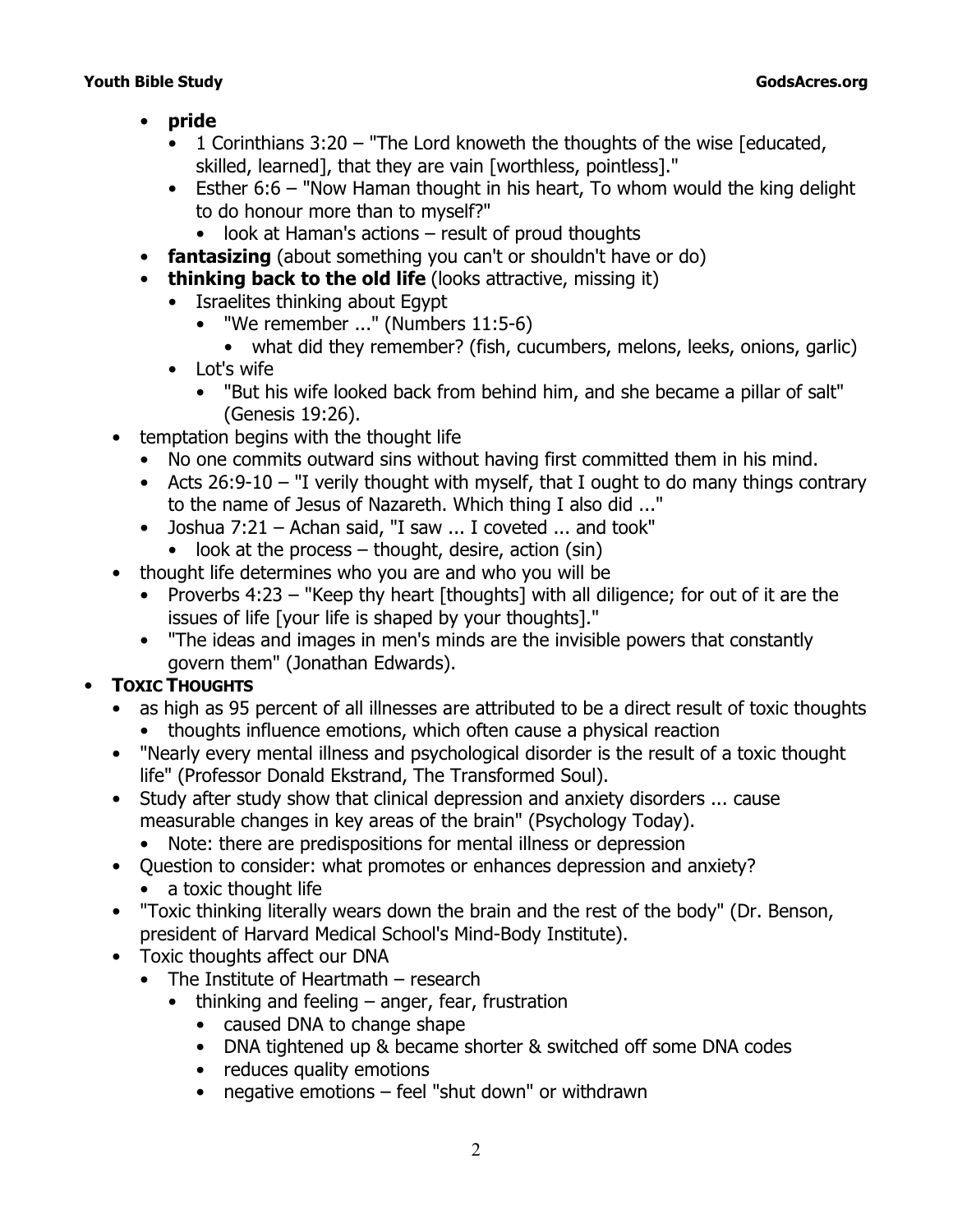#### **Youth Bible Study GodsAcres.org**

- these changes can be reversed
	- thoughts and feelings of love, joy, and gratitude
	- researchers found HIV patients with positive thoughts & feelings
		- had 300,000 times the resistence as those who didn't
- Toxic thoughts are "poor thinking decisions"
	- poor quality thoughts are interpreted by the brain as STRESS

# • **TAKE CONTROL OF YOUR THOUGHT LIFE**

- you **CANNOT** control the events in your life
	- you **CAN** control your reactions
	- you **CAN** control what you think about
- **Recognize and Identify Thoughts From the Enemy and Fight Them (Resist) With the Word**
	- **Discouragement**
		- comes from a lack of faith
		- *"So then faith cometh by hearing, and hearing by the word of God"* (Romans 10:17).
			- quote Scriptures
			- read (out loud) Scriptures
			- hear Scriptures (preaching, audio Bible, in songs)
			- fight discouragement with the Word & prayer
	- **Fear**
		- recognize it is not of God
		- thus must be from the enemy
		- *"For God hath not given us the spirit of fear; but of power, and of love, and of a sound mind"* (2 Timothy 1:7).
	- **Worry**
		- what if ...
		- $\bullet$  I can't ...
		- Psalm 37:1  *"Fret not ..."*
		- Worry about clothes, food, drink *"take no thought"* (Matthew 6:31)
			- *"do not worry or be anxious"* (AMP)
			- *"for your heavenly father knoweth that ye have need of these things" (*Matthew 6:32)
			- worry is **DISTRUST** failing to trust God
	- **Lies**
		- Lies we tell our self:
			- "I will never be able to do this."
			- "I'm a loser."
			- "I'm not good enough."
			- "My past defines me."
			- "It's all their fault."
				- A victim-mentality (you can never succeed because of ...)
				- Some people enjoy their misery
				- "Unsuccessful attempts at changing one's thought patterns often result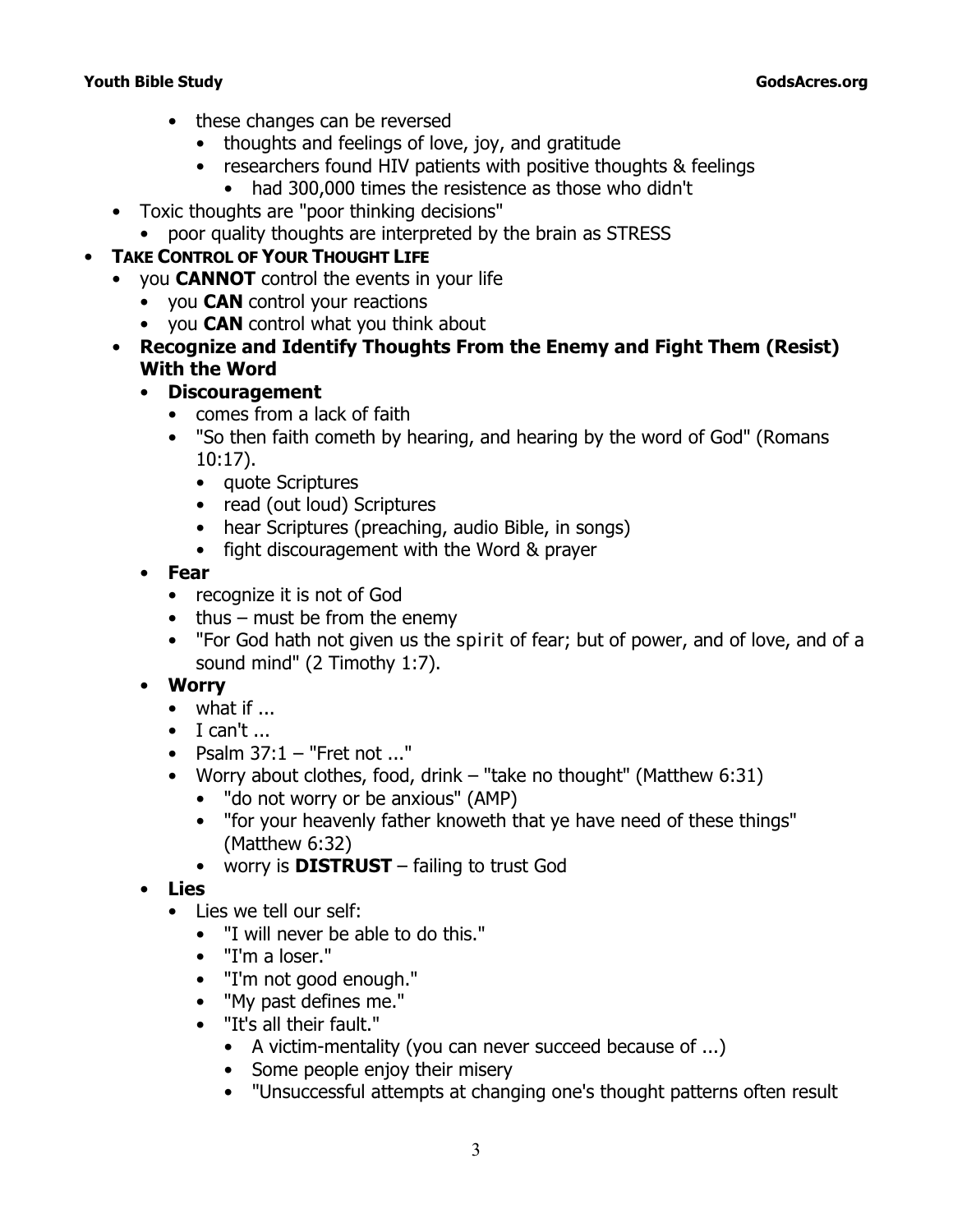from an unwillingness to change them because they enjoy misery, woundedness, negative thoughts more than they desire godliness" (Dr. James Porowski).

- "I could do this if so-and-so ..."
- "Money will make me happy"
- "He or she will make me happy"
- "I'll do it later."
- If you allow them, Satan's lies:
	- determine your emotions
	- determine your actions
	- distract you from God's plan
	- ultimately lead to sin
- *Identify* the source of these thoughts Satan
	- John 8:44  *"there is no truth in him ... for he is a liar"*
	- "Replacing Satan's lies with God's truth is not really difficult; it just takes intentional and consistent effort through the study of the Word" (Dr. Don Colbert).
	- $\bullet$  Satan's lies = bondage
	- John 8:32  *"And ye shall know the truth, and the truth shall make you free."*
		- free from "toxic thoughts"

**DISCUSS/CONSIDER:** "It is impossible for any Christian who spends the bulk of his evenings, month after month, week upon week, day in and day out watching the major TV networks or contemporary videos to have a Christian mind" (Pastor Kent Hughes, *Disciplines of a Godly Man*).

#### • **INFLUENCES ON OUR THOUGHT LIFE**

- Have you ever heard a song that you couldn't get out of your mind?
	- everything you read, listen to, and watch has the ability to influence your thought life
- "The food that enters the mind must be watched as closely as the food that enters the body" (P. Buchanan)
- To maintain a pure thought life
	- safeguard the areas you **CAN** control unhealthy input will corrupt anyone's mind
- **literal food** 
	- reading labels ingredients
	- long list of unknown ingredients probably shouldn't buy
	- you might have some splurges (foods with little or no nutritional value)
	- must have daily high nutritional value food, recognizable ingredients
	- should strongly limit "zero nutritional value" foods
- **spiritual food** 
	- how about "reading labels" spiritually?
	- **How?**
		- remove anything known to be sinful or that promotes the wrong thoughts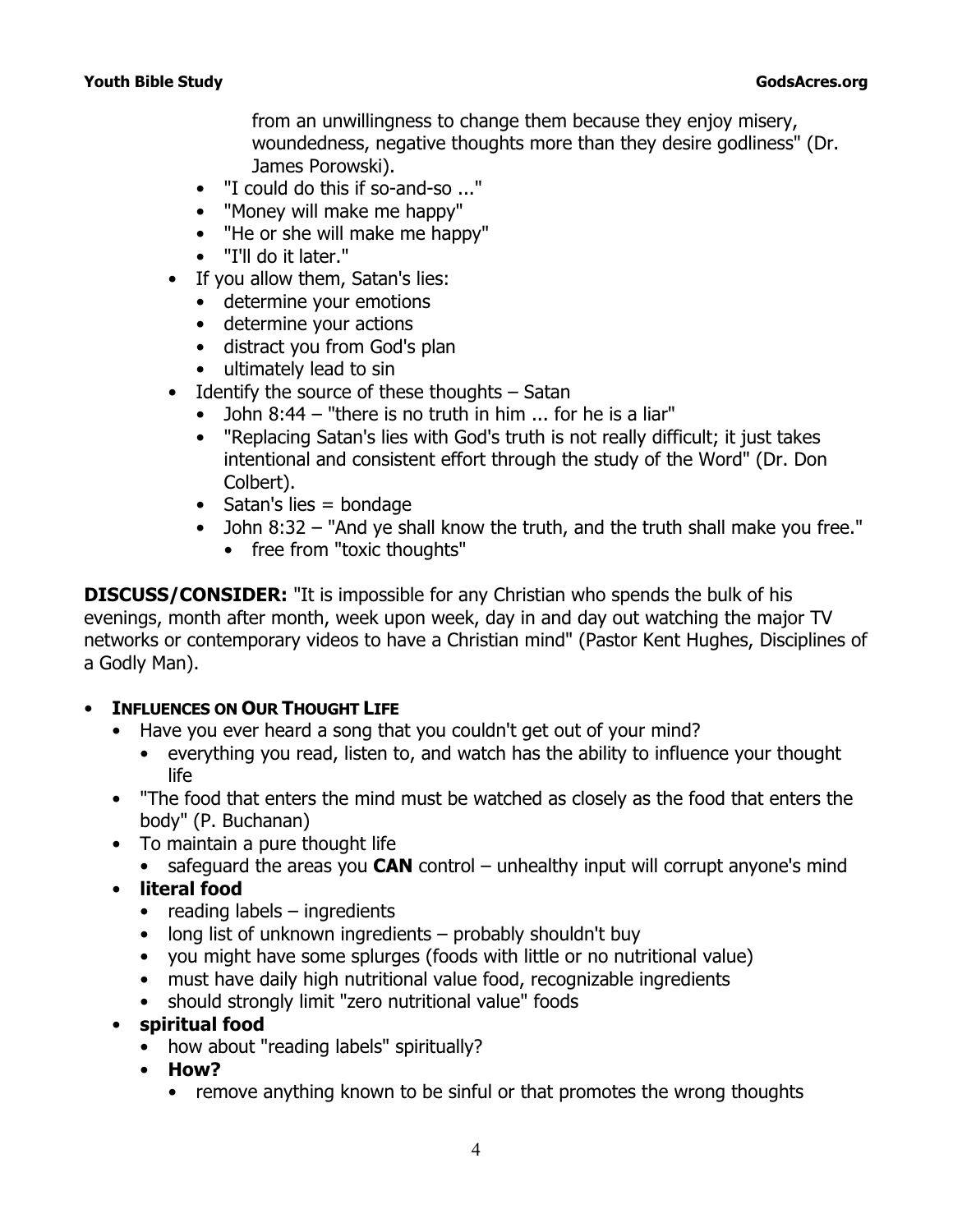- books, magazines, movies, music, games
- might be an ongoing process
	- as you grow spiritually "this needs to go"
- look up movie and book reviews before watching/reading
	- Psalm 101:3  *"I will set no wicked thing before mine eyes"*
		- "wicked" = worthless, unprofitable (Strong's Concordance)
		- "wicked" = **morally worthless or vile** (commentary)
- **identify** weaknesses & create a safeguard
	- certain foods you might not be able to have in the house (little or no self control)
	- If something is polluting you or tempting you, get rid of it and make plans on how to avoid it in the future.
	- your weaknesses might not be the same as others
		- let God work with you in your weak areas
- **fasting**
	- a proven successful method for breaking drug, alcohol, and food addictions
	- spiritual fasting from something for a set amount of time
	- benefits:
		- a spiritual **detox** (detoxing your thought life)
		- evaluating the **influences** on your thought life
	- use this time to focus on good spiritual food
		- Colossians 3:2  *"Set your affection on things above, not on things on the earth."*
		- prayer
		- Bible reading/study

#### • **An Intentional Thought Life**

## • **#1 – Must Have Daily Quiet Time With the Lord**

- interact with the Lord
	- make your devotions more than something on your "to-do" list
	- talk to Him
	- ask Him questions while reading His Word
	- share your heart with Him
		- "God, I don't understand ..."
		- "God, I'm very afraid ..."
	- $\bullet$  remember this is a relationship
	- a conscious awareness of His omnipresence

#### • **#2 – Safeguard Your Mind**

#### • **control/remove influences**

- media (books, movies, music, internet)
- conversations (in person, phone, texting, messaging)
- **remove temptation**
	- *"Casting down imaginations"* (2 Corinthians 10:5)
		- removing things that work *"against the knowledge of God"*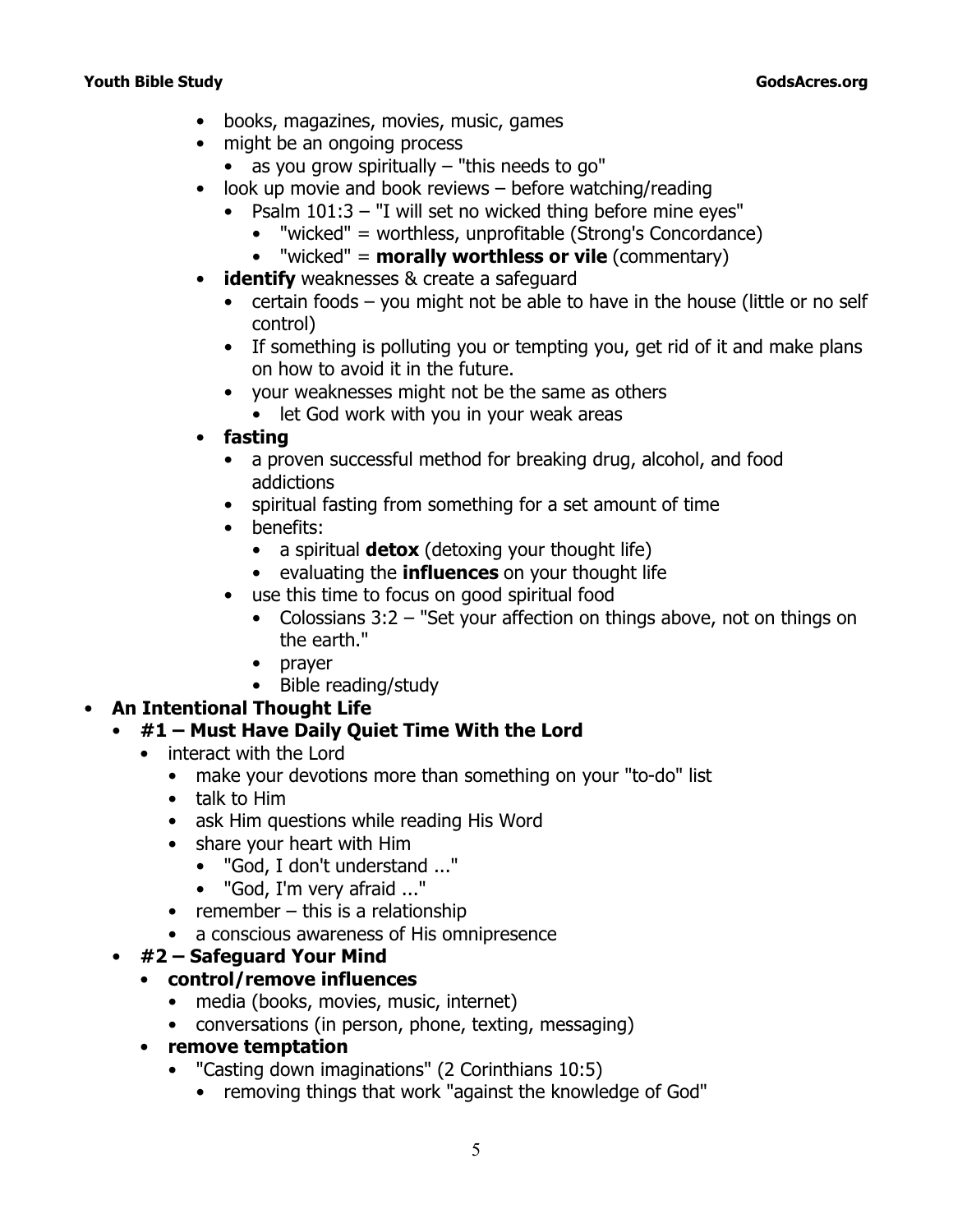#### **Youth Bible Study GodsAcres.org**

- *"bringing into captivity every thought"*
- consider a alcoholic standing in the doorway of a bar ...
	- $\bullet$  "I'm not going to drink" how wise is this?
- if it's a weakness for you identify and remove it
- **don't let your mind go a wandering**
	- 1 Peter 1:13  *"Wherefore gird up the loins of your mind"*
		- "get rid of loose and sloppy thinking" (*Enduring Word Commentary*)
	- be deliberate in your thought choices
	- vain thoughts (worthless, immoral, unprofitable) are against God
		- Psalm 119:113  *I hate vain thoughts: but thy law do I love."*
			- this verse is a form of parallelism (opposite thoughts)

## • **#3 – Replace Toxic Thoughts With Scripture**

- Isaiah 55:7  *"Let the ... unrighteous man* [forsake] *his thoughts: and let him return unto the Lord."*
- $\bullet$  just as Jesus used the Word  $-$  "it is written"
	- find a verse to fight the toxic thoughts trying to set up camp in your mind
	- the more you do  $#1$  the easier this will be
	- this gives you confidence that these thoughts are not of God
		- when you realize worry and fear is from the devil ...
		- *"the word of God is ... a discerner of the thoughts and intents of the heart"* (Hebrews 4:12).
- read or listen to preached messages, Godly music, testimonies, etc.

# • **#4 – Choose Good Thoughts**

- Recipe for Developing a Christian Thought Life: Philippians 4:8  *"Finally, brethren, whatsoever things are true, whatsoever things are honest, whatsoever things are just, whatsoever things are pure, whatsoever things are lovely, whatsoever things are of good report; if there be any virtue, and if there be any praise, think on these things."*
- Proverbs 23:7  *"For as he thinketh in his heart, so is he."*
	- $\bullet$  in the Bible, "heart" = thoughts, emotions, will
	- this is the inner man
	- *"the hidden man of the heart"* (1 Peter 3:4)
- Isaiah 26:3  *"Thou wilt keep him in perfect peace, whose mind is stayed on thee: because he trusteth in thee."*
- Romans 8:6  *"... to be spiritually minded is life and peace."*
- An old Indian Christian was explaining to a missionary that the battle inside of him was like a black dog fighting a white dog. "Which dog wins?" asked the missionary. "The one I feed the most," replied the Indian. Paul says, "Feed your mind on the pure truth of God's Word."

# • **#5 – Ask for Help**

- Prayer
	- Psalm 139:23  *"Search me, O God, and know my heart: try me, and know my thoughts."*
	- Psalm 139:2  *"... thou understandest my thought afar off."*